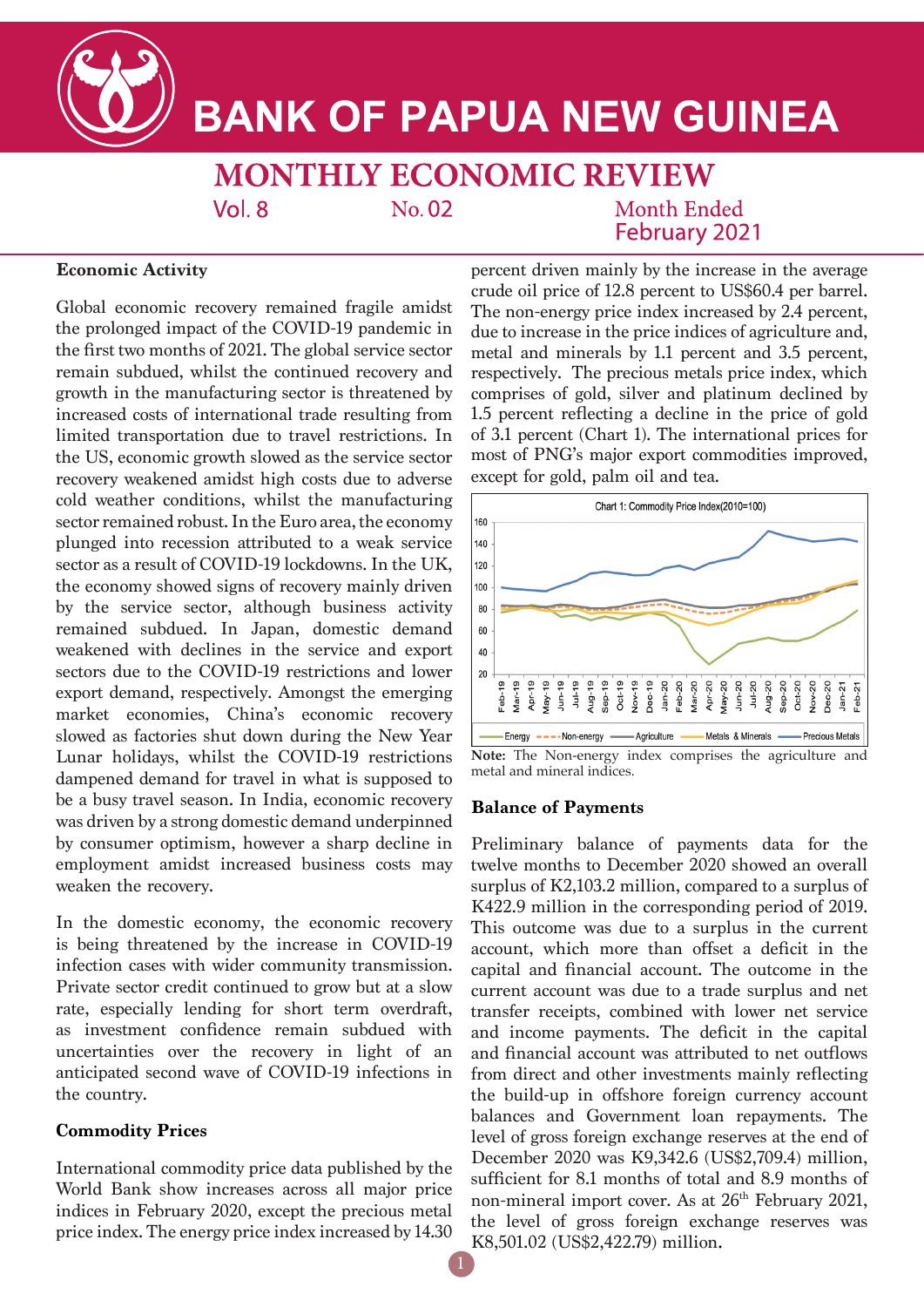## **Exchange Rate**

The average monthly kina exchange rate was stable against the US dollar (USD) at US\$0.2850, whilst it depreciated by 1.50 percent against the Australian dollar (AUD) to A\$0.3679 as at  $26<sup>th</sup>$  February 2021, compared to the previous month. The depreciation of the kina against the AUD reflected cross-currency movements, as the AUD appreciated against the USD. The average Trade Weighted Index (TWI) decreased by 7.88 percent to 27.28 over the six months to  $26<sup>th</sup>$ February 2021, compared to the previous six months, reflecting the depreciation of the kina against the AUD. On a monthly basis, the average TWI also decreased by 0.39 percent to 26.61, compared to the previous month. This mainly reflected the depreciation of the kina against the AUD (Chart 2).



*Source: Bank of PNG*

#### **Inflation: Retail Price Index (RPI)**

Annual headline Retail Price Index (RPI) to February 2021 decreased by 0.3 percent, compared to a decline of 0.8 percent in January 2021 (Chart 3). There were declines in the 'Housing', 'Transport', 'Health' and 'Household Equipment' expenditure groups. The decrease in the 'Housing' expenditure group was due to a decline in prices in the 'Cooking' sub-group. The decline in the 'Transport' expenditure group reflected a drop in prices in the 'Fuel and Lubricants' sub-group. The decline in the 'Health' expenditure group reflected a fall in prices in the 'Medical Supplies' sub-group. The decrease in the 'Household equipment' expenditure group reflected a decline in the 'Maintenance goods' sub-group. The annual RPI ex-seasonal declined by 0.3 percent, whilst RPI exseasonal and fuel increased by 0.8 percent. Quarterly and monthly headline RPI increased by 0.4 percent and 0.7 percent, respectively.



Over the month to week-ending  $26<sup>th</sup>$  February 2021, the weekly average weighted Central Bank Bill (CBB) rates for the 28-day term remained unchanged at 1.33 percent, the 63-day term declined to 2.04 percent from 2.05 percent and the 91-day term increased to 2.04 percent from 2.03 percent. The weekly CBB auctions were oversubscribed. Over the same period, the weekly average weighted Treasury Bill (T-bill) rates for the 182-day, 273-day and 364-day terms were unchanged at 4.41 percent, 6.04 percent and 7.20 percent, respectively. Other terms were either not offered or bided for during the period. The weighted average interest rates on wholesale deposits (K500,000 and above) show mixed movements over the month to  $26<sup>th</sup>$  February 2021. The interest rates for the 30-day, 180-day and 273-day terms increased to 1.87 percent, 1.45 percent and 0.60 percent from 0.36 percent, 0.43 percent and 0.3 percent respectively, whilst the 364-day term declined to 0.38 percent from 1.64 percent. The 60-day, 273-day and 365-day terms declined to 0.15 percent, 0.60 percent and 0.38 percent from 1.00 percent, and 0.30 percent and 1.64 percent, respectively (Chart 4).





2

Commercial bank lending to public non-financial corporations, other financial corporations and other resident sectors declined by K25.7 million to K13,473.2 million between December 2020 and week-ending 26<sup>th</sup> February 2021. The decline reflected repayments by the service, agriculture, construction, transport and retail sectors. Over the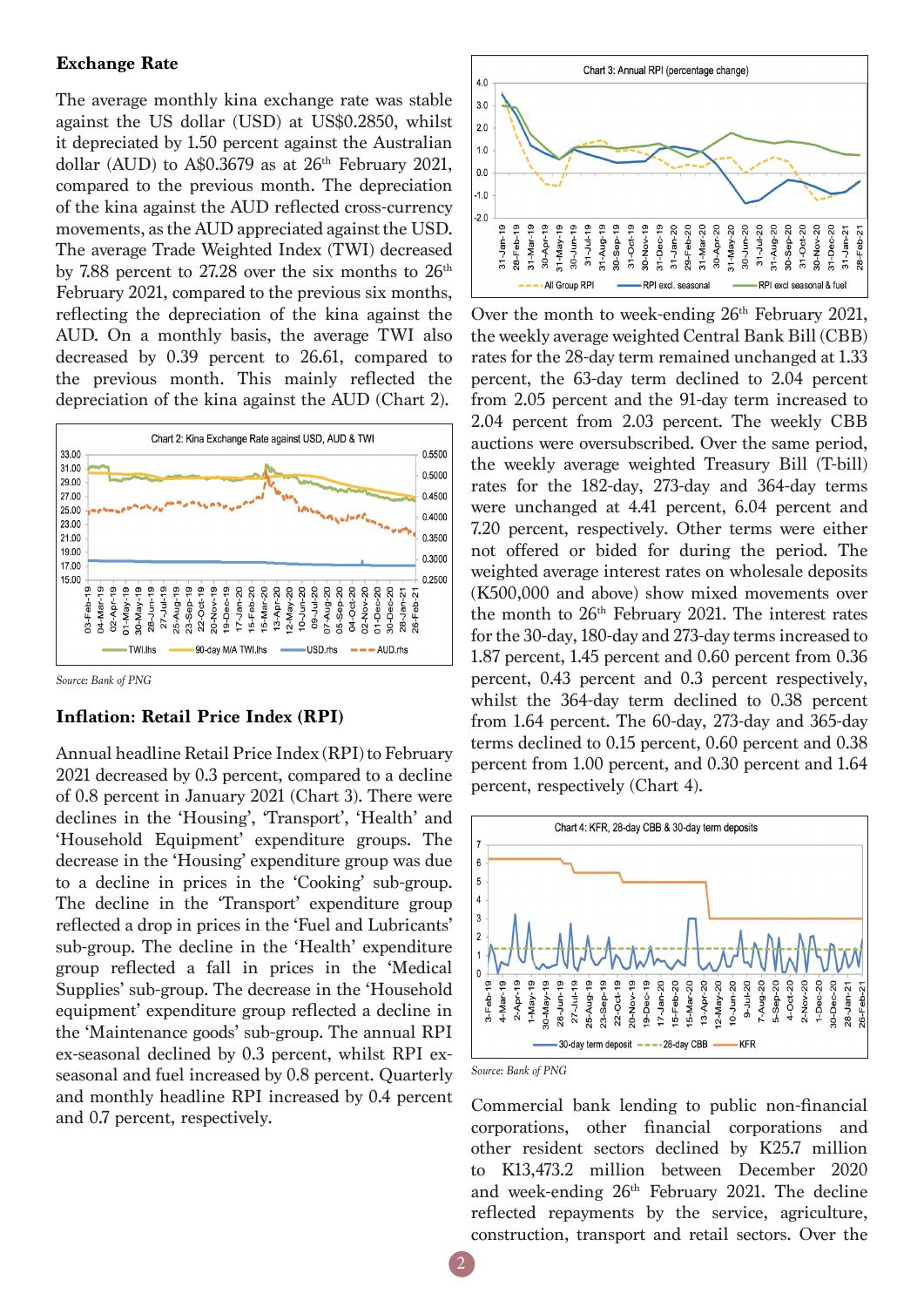year, the weekly average lending by banks decreased by 2.7 percent to K13,473.2 million. Total deposit level as at 26th February 2021 was K22,892.7 million. The significant increase in deposits partly reflected high Government expenditure financed through borrowings from the Temporary Advance Facility at the Central Bank. The weekly average deposits

increased by 8.6 percent to K22,805.9 million.

#### **Monetary Policy**

The Bank maintained the policy signalling rate, the Kina Facility Rate at 3.0 percent in the month of February 2020.